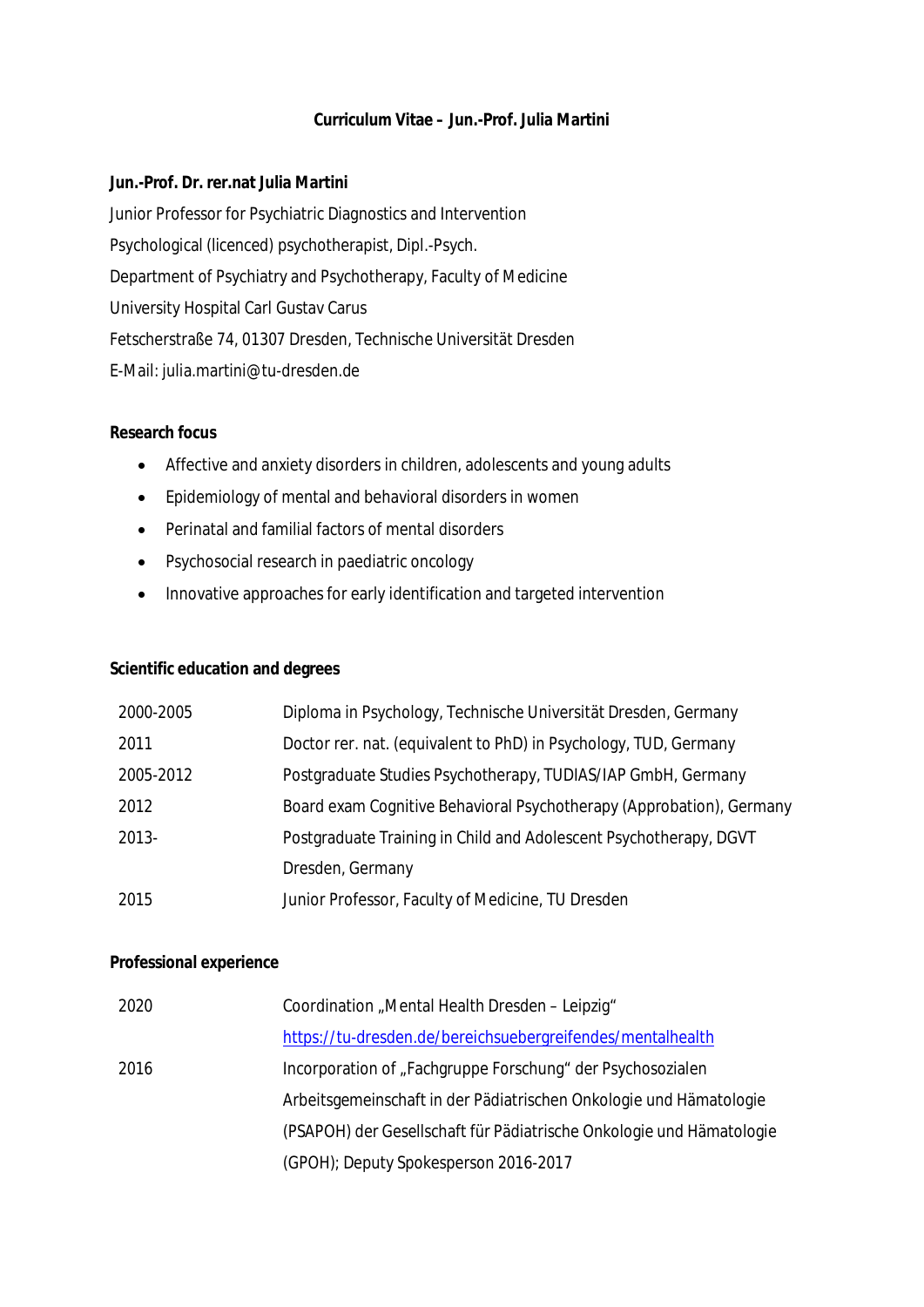| 2015-2016    | Head of the Outpatient Clinic for Families, Department of Child and       |
|--------------|---------------------------------------------------------------------------|
|              | Adolescent Psychiatry, Faculty of Medicine, TU Dresden                    |
| 2015         | Head of work group "Psychosocial research in paediatric oncology Dresden  |
|              | - Leipzig" (with Dr. F. Schepper)                                         |
|              | https://tu-dresden.de/bereichsuebergreifendes/psychosoziale-forschung-    |
|              | kinderonkologie_dresden_leipzig                                           |
| 2015-present | Junior Professor for Psychiatric Diagnostics and Intervention, Faculty of |
|              | Medicine, TU Dresden                                                      |
| 2011-2015    | Postdoctoral Researcher, Institute of Clinical Psychology and             |
|              | Psychotherapy, Department of Psychology, TUD, Germany                     |
| since 2008   | Head of work group "Maternal and Infant Health", Faculty of Psychology,   |
|              | TUD, Germany                                                              |
| 2006-2008    | Clinical Internship, Department of Psychotherapy and Psychosomatic        |
|              | Medicine and Department of Psychiatry and Psychotherapy, Carl Gustav      |
|              | Carus University Hospital, TUD, Germany                                   |
| 2005-2011    | Research and Teaching Assistant, Institute of Clinical Psychology and     |
|              | Psychotherapy, Department of Psychology, TUD, Germany                     |

# **Honors and awards**

| 2017-2020 | Highly cited publication in Web of Science: DOI: 10.1016/j.jad.2015.01.012 |
|-----------|----------------------------------------------------------------------------|
| 2015      | Contributor to the DSM-5 Text Revision, Anxiety Disorder Group, American   |
|           | Psychiatric Association (APA)                                              |
| 2010-2013 | Karl-und-Charlotte-Bühler-Award of the Faculty of Psychology at TUD for    |
|           | outstanding teaching (5 times)                                             |
| 2005      | Werner-Straub-Prize of the Faculty of Psychology at TU Dresden (diploma    |
|           | passed with distinction)                                                   |

traval Grants (e.g. DAAD Travel Grant, transCampus Traval Grant http://transcampus.eu/)

**Other Scientific Activities and professional services**

# **Editorial**

| 2019- | International Journal of Bipolar Disorders (Editorial Board)              |
|-------|---------------------------------------------------------------------------|
| 2020- | Frontiers in Public Health - Public Mental Health (Review Editor)         |
| 2021- | Journal of Clinical Medicine - The Inheritable Nature and Clinical Causes |
|       | of Bipolar Disorder (Guest Editor)                                        |